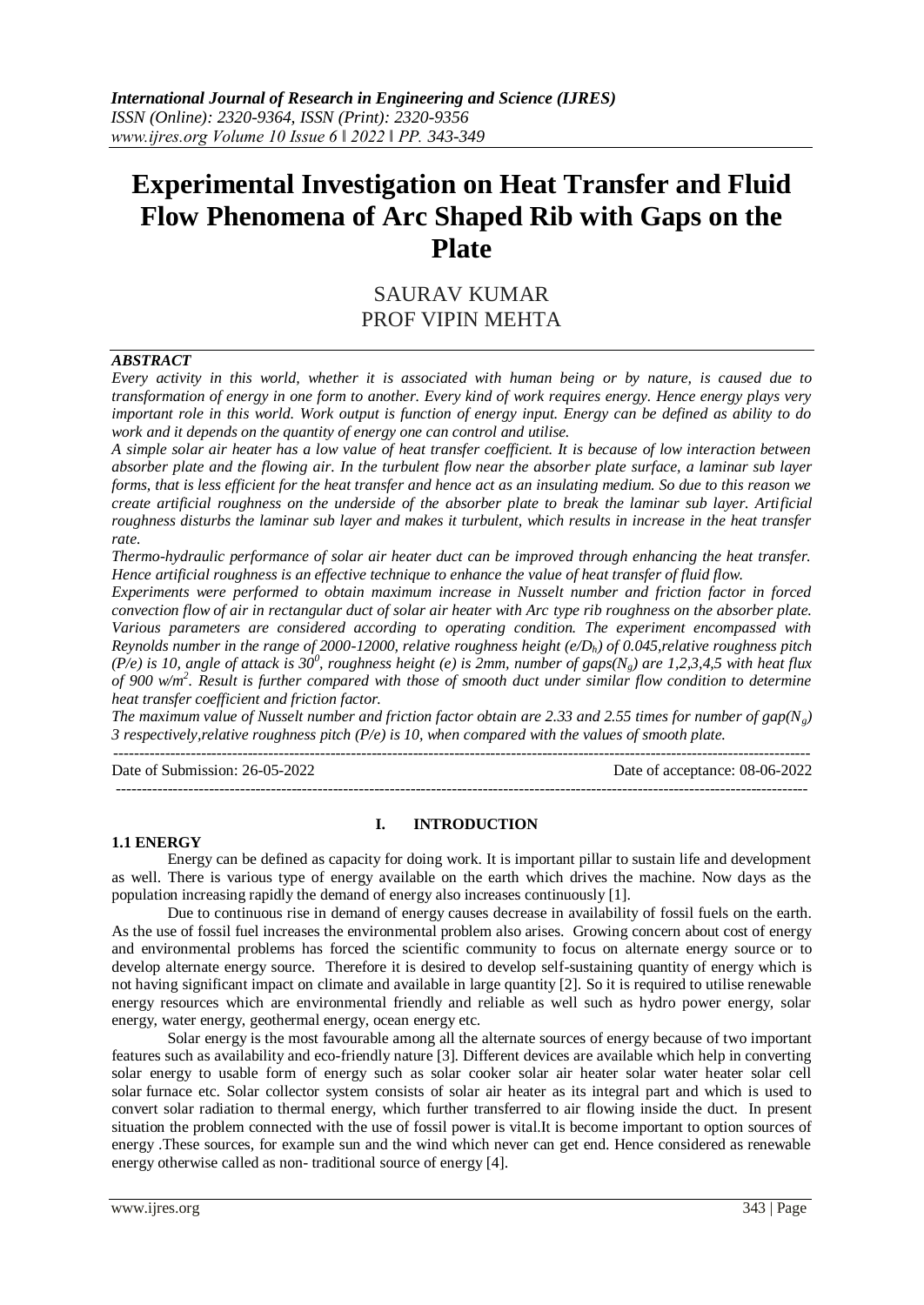Non-renewable resources are those energy sources whose availability is limited and which can vanish after use such as fossil fuels, while tillable energy sources in crop incorporate the wind, sun, waves,tides, geothermal, biomass etc.

### **1.2 Solar energy**

Solar energy is considered as the light and Radiant Heat which is coming from the sun and impacts Earth's atmosphere, climate and supports life. Solar energy is the huge source of energy which is freely available in plenty and it does not cause any effect on environment. Sun based advancements are extensively delineate as passive solar or active solar filling up on the method they catch, change over and publicize solar energy. Active sunlight based system uses sun's radiation which further converts to electricity. Passive light system based on heat coming from the sun used to produce electricity.



Solar energy now been used in many applications such as in the industrial and domestic applications. Different techniques used to utilise solar energy are solar cooking, solar lighting, solar cooling, space Technology etc. Fossil fuels are important part of solar energy which is stored in the form of organic matter. Most importantly fossil fuels affects environment badly and causes global warming acid rain smog pollution etc. as we know fossil fuels are decreasing day by day rapidly. That's why we have to select the alternate source of energy which can replace fossil fuels such as solar energy wind energy geothermal energy etc.

## **II. LITERATURE REVIEW**

## **2.1 Different orientation of double arc rib roughness**

A. Lanjewar et al [11] experimentally investigated double arc rib up and down type rib roughness to study the effect of orientation on double arc rib on thermo-hydraulic performance of solar air heater as shown in figure. The experiment encompassed Reynolds no. 4000 to 14000, relative roughness pitch (p/e) of 10, angle of attack ( $\alpha$ ) of 45<sup>0</sup>, Relative angle of attack ( $\alpha$ /90) and aspect ratio as 8. They found that the Nusselt number increased by 66.99-115.24% for double arc up and 102.57-162.45% for double arc down when compared with smooth duct



Figure-2.1 Double arc rib roughness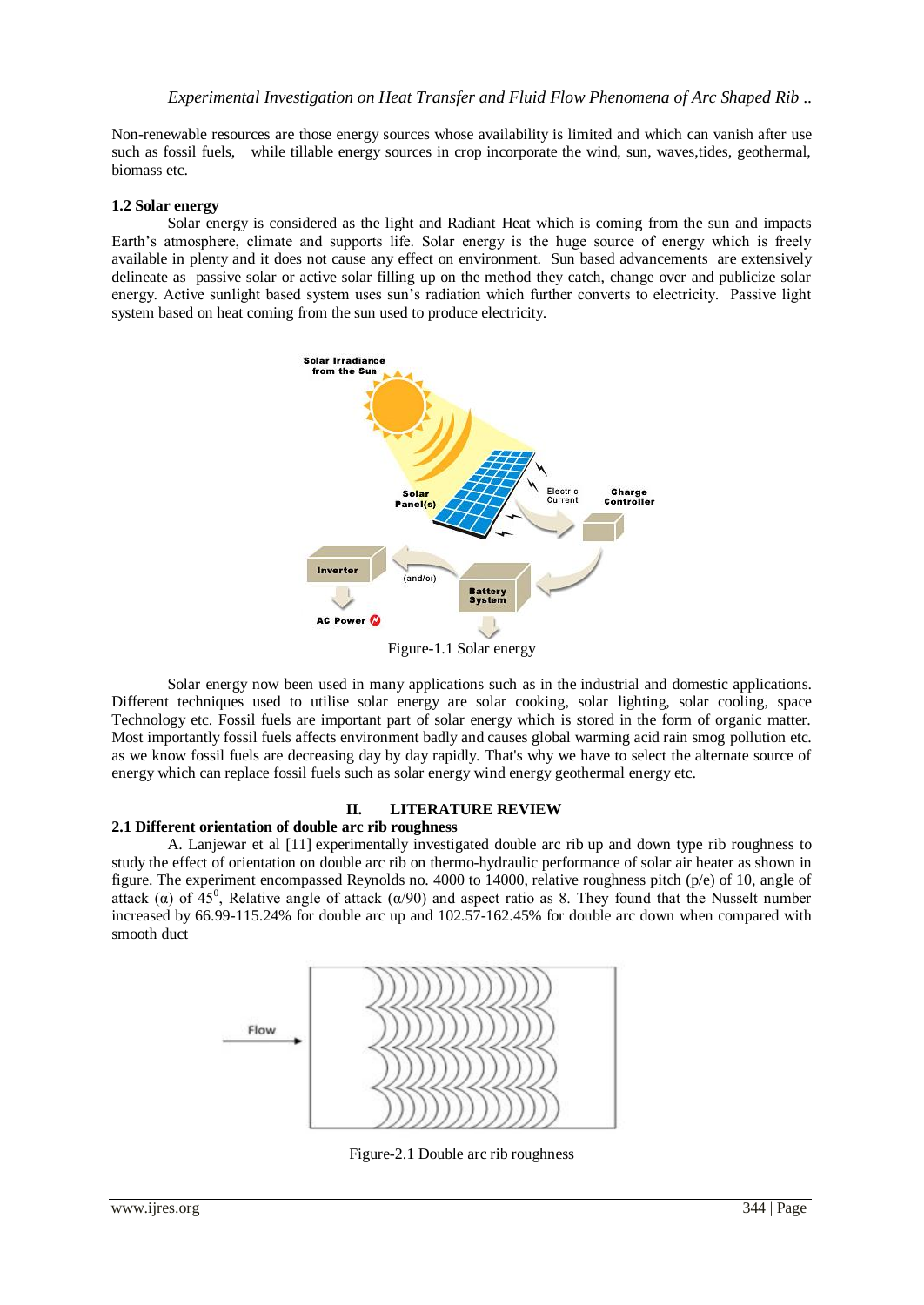#### **2.2 Different orientations of w-rib roughness**

A. Lanjewar et al [12] experimentally studied the orientation of w-rib roughness on heat transfer coefficient and friction factor characteristics the experiment encompassed Reynolds no. 2300 to 14000 relative roughness pitch (p/e) of 10, angle of attack(α) of  $30^{\circ}$ -45<sup>°</sup>, and aspect ratio(w/H) as 8, Relative roughness height(e/Dh) is 0.03375. They found that at the angle of  $60^0$  with w-down arrangement the maximum hydraulic performance is achieved.



Figure-2.2 W shaped rib roughness

#### **2.3 Circular protrusion**

Yadav et al [13] experimentally investigated the effect on heat transfer coefficient and friction factor characteristics due to presence of artificially roughened Circular rotation arrangement. The experiment encompassed Reynolds number 3600 to 18,100 relative roughness pitch (p/e) of range 12 to 24, angle of attack( $\alpha$ ) of range 45<sup>0</sup>to 75<sup>0</sup>, and aspect ratio(w/H) as 8,Relative roughness height(e/Dh) of range 0.015 to .03. The maximum heat transfer coefficient and friction factor increased by 2.89 and 2.93 times respectively as compared with smooth duct.

| Flow | 0 | $\mathbf{0}$ | $\mathbf{0}$ | $\overline{0}$ | $\overline{0}$ | 000000   |                |            |                |                |            | 0              |
|------|---|--------------|--------------|----------------|----------------|----------|----------------|------------|----------------|----------------|------------|----------------|
|      | 0 |              | $\theta$     | 0 0 0 0        |                |          |                | $\sqrt{0}$ | 0              | $\overline{0}$ | $\sqrt{0}$ |                |
|      | 0 |              |              | $\theta$       | V              | $\theta$ | $\overline{0}$ | 0          | $\overline{0}$ | 0              | $\theta$   | $\overline{0}$ |

Figure- 2.3 Protrusion roughened geometry

## **2.4 Oblique wire roughness**

D.Gupta [14] et al investigated the performance of solar air heater using the oblique wire shaped artificial roughness. They found that the effective efficiency of solar air heater is obtained at low air flow rate. And as the height of roughness increases the optimum value of air flow rate get decreased. They also resulted that the higher effective efficiency obtain as the insolation increases for Reynolds number above 10,000 and with decrease in insolation for Reynolds number below 10,000.

#### **III. EXPERIMENTAL INVESTIGATION**

For the experiment an experimental setup is created for finding the data relating to heat transfer coefficient, friction factor and efficiency. by performing the experiment from the experimental setup the experimental readings achieved of artificial roughed Solar air heater with the arc shaped ribs on the smooth plate Solar air heater. We try to increase the heat transfer Coefficient value and thermos-hydraulic performance of solar air heater by using artificial roughness.

#### **4.1 Dimensions of experimental setup-**

The experimental setup involves a blower, control valve, a Test duct having inlet and outlet section for air flow and various temperature and pressure measuring devices. The experimental setup is shown in figure below. Blower is used to suck the atmospheric air through the rectangular duct which is having artificial roughness. Artificial roughness is created by fixing Arc-shaped ribs having attack angle of  $30^0$  and varying value of rib gap(g) from 1,2, 3,4,5 roughness on the bottom of the top plate. The mass flow rate of air passes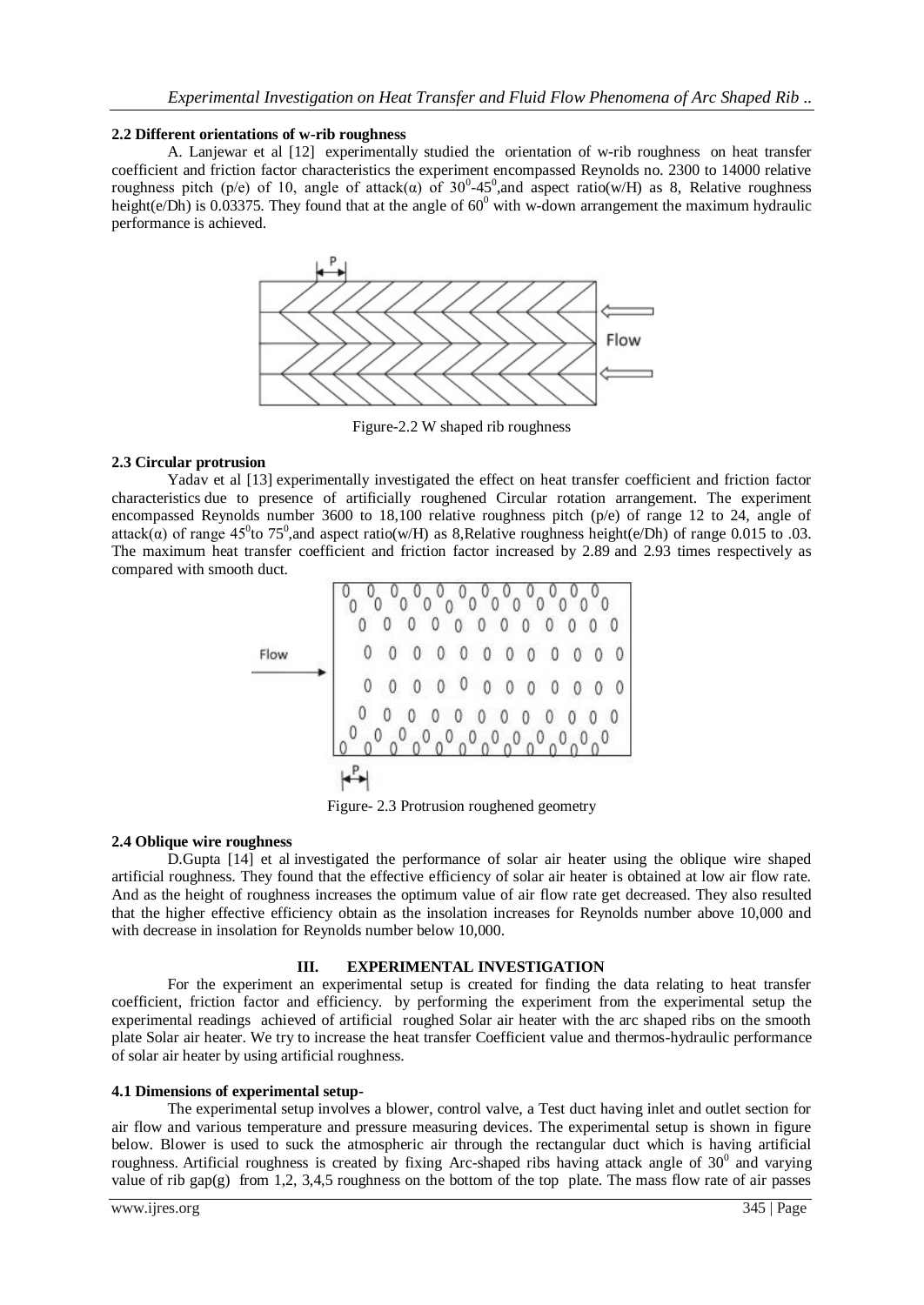through the duct controlled by control valve on the line. The rectangular duct is made up of wood having dimensions of 2042 mm in length and cross sectional area of 200 mm x 20 mm. it has a test section of length 1500 mm, entrance section of length 192 mm and an exit section of length 330 mm. Some of the other data are as follows-





Fig-4.1 Schematic diagram of experimental setup

## **IV. EXPERIMENTAL DATAS**

In this thesis the data is collected experimentally using various instruments for different roughness gap of absorber plate. The flow rate of air changed by control valve and the data collected for rough plate is compared with smooth plate. Different air flow characteristics such as Nusselt number, heat transfer coefficient, friction factor and thermal efficiency is determined by using experimental data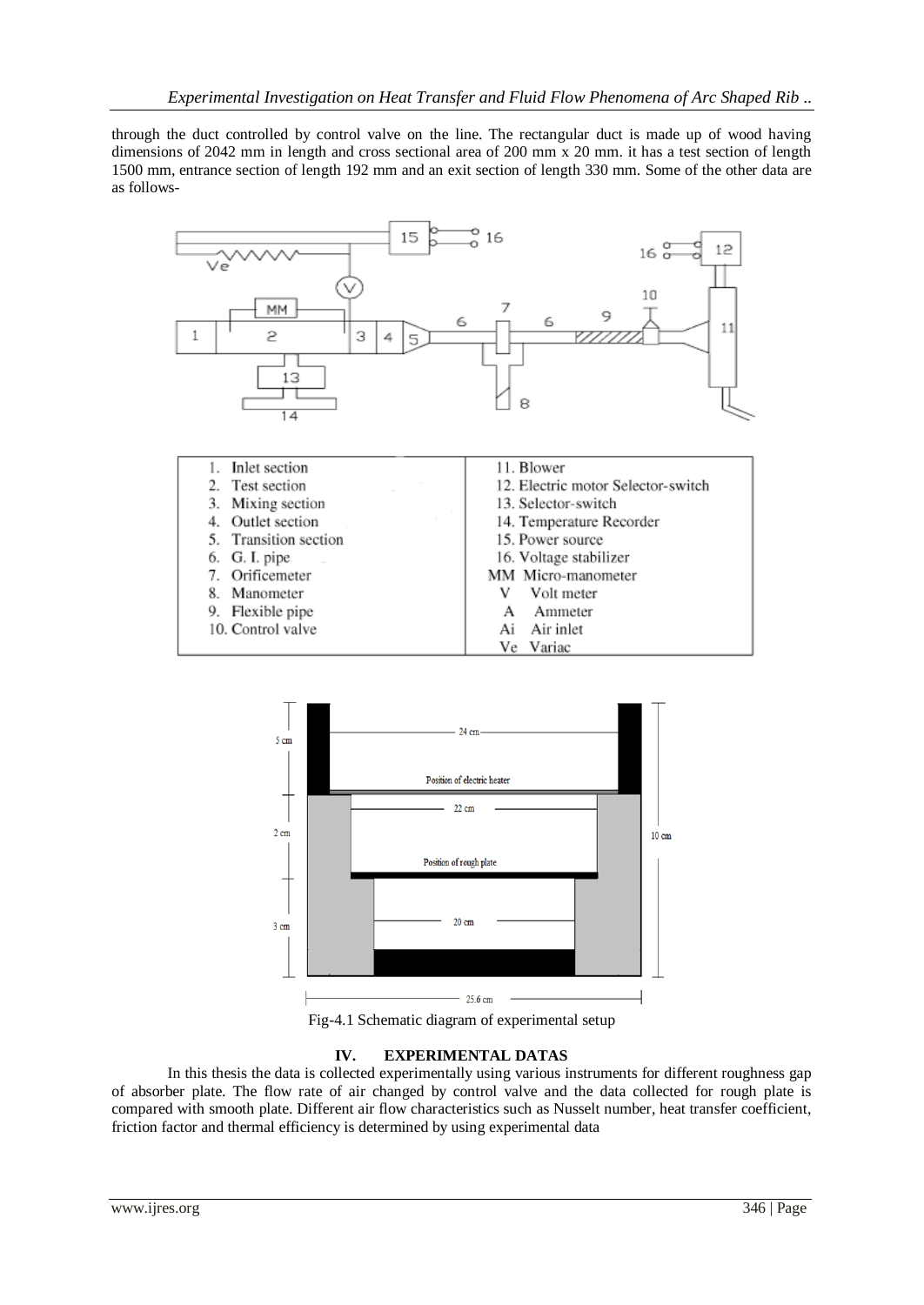## **5.1 EXPERIMENTAL PARAMETERS**

| <b>PARAMETERS</b>                                                               | <b>VALUE</b> |
|---------------------------------------------------------------------------------|--------------|
| Roughness height (e)                                                            | 2mm          |
| Relative roughness height $(e/Dh)$                                              | 0.0450       |
| Relative gap width $(g/e)$                                                      | 4            |
| Number of gaps $(N_g)$                                                          | 1,2,3,4,5    |
| Reynolds number (Re)                                                            | 2000-12000   |
| Angle of attack of flow $(\alpha)$                                              | $30^\circ$   |
| Equivalent diameter of air passage or hydraulic diameter $(D_h) = 4WH/[2(W+H)]$ | 0.044m       |
| Relative roughness pitch $(P/e)$                                                | 10           |
| Material of the absorbing plate                                                 | HR sheet     |
| Aspect ratio of duct (W/H)                                                      | 8            |
| Testing length                                                                  | 1500mm       |
| Heat flux $(I)$                                                                 | 1000         |

## **5.2 EXPERIMENTAL DATA REDUCTION**

#### **5.2.1 Temperature of plate**:-

Where,thermocouples are attached at equal length along the entire plate length. By taking average of the plate temperature at seven points, which are installed at a distance of 187 mm along the length of the plate.

## $T_{\text{pav}} = (Tp1 + Tp2 + Tp3 + Tp4 + Tp5 + Tp6 + Tp7)/7$

Where,

 $Tp1-7$  = Temperature of plate at different location of plate,  $^{\circ}C$ **5.2.2 Pressure drop across the Orifice meter (∆Po)**:-

#### **∆Po = ∆h 9.81 ρ<sup>m</sup>**

Where,

 $\Delta h$  = Difference of water level in U tube manometer, m

 $ρ<sub>m</sub>$  = Density of water i.e. 1000 Kg/m<sup>3</sup>

In the present study, the pressure drop across the test section is directly measured in Pascal using a precision micro-manometer.

#### **5.2.3 Mass Flow Rate Measurement (m)**:-

Mass flow rate of air has been determined from the pressure drop measurement across the Orifice meter using the following relationship-

$$
\mathbf{m} = \mathbf{C}_{\mathbf{d}} \mathbf{A}_{\mathbf{0}} \left[ 2\rho (\Delta \mathbf{P} \mathbf{0})/1 - \beta^4 \right]^{0.5}
$$

Where,

 $\beta = d_2/d_1$  $C_d$  = Coefficient of discharge of orifice i.e. 0.62

 $A<sub>o</sub>$  = Area of orifice plate, m<sup>3</sup>

 $\rho$  = Density of air, kg/m<sup>3</sup>

## **V. EXPERIMENTAL RESULT AND DISCUSSION**

#### **6.1 Experimental data validation**

For experimental data validation, an experiment is conducted for smooth plate in rectangular duct of solar air heater. Collected data of friction factor and Nusselt number from the conducted experiment for smooth absorber plate was verified with following correlations of friction factor and Nusselt number are given below for rectangular smooth duct.

#### **Dittus Boelter correlations:**

Data collected from the experiment fo1r smooth plate is compared with the data calculated by Dittus Boelter correlation.

**Nu= 0.023 x (Re)0.8 x (Pr)0.4 x(2Rav / De) -0.2**

**Where,**

$$
2R_{av}\,/\,D_{e\,-}(\,\,1.156\text{+H/W-1}\,\,)/(H/W)
$$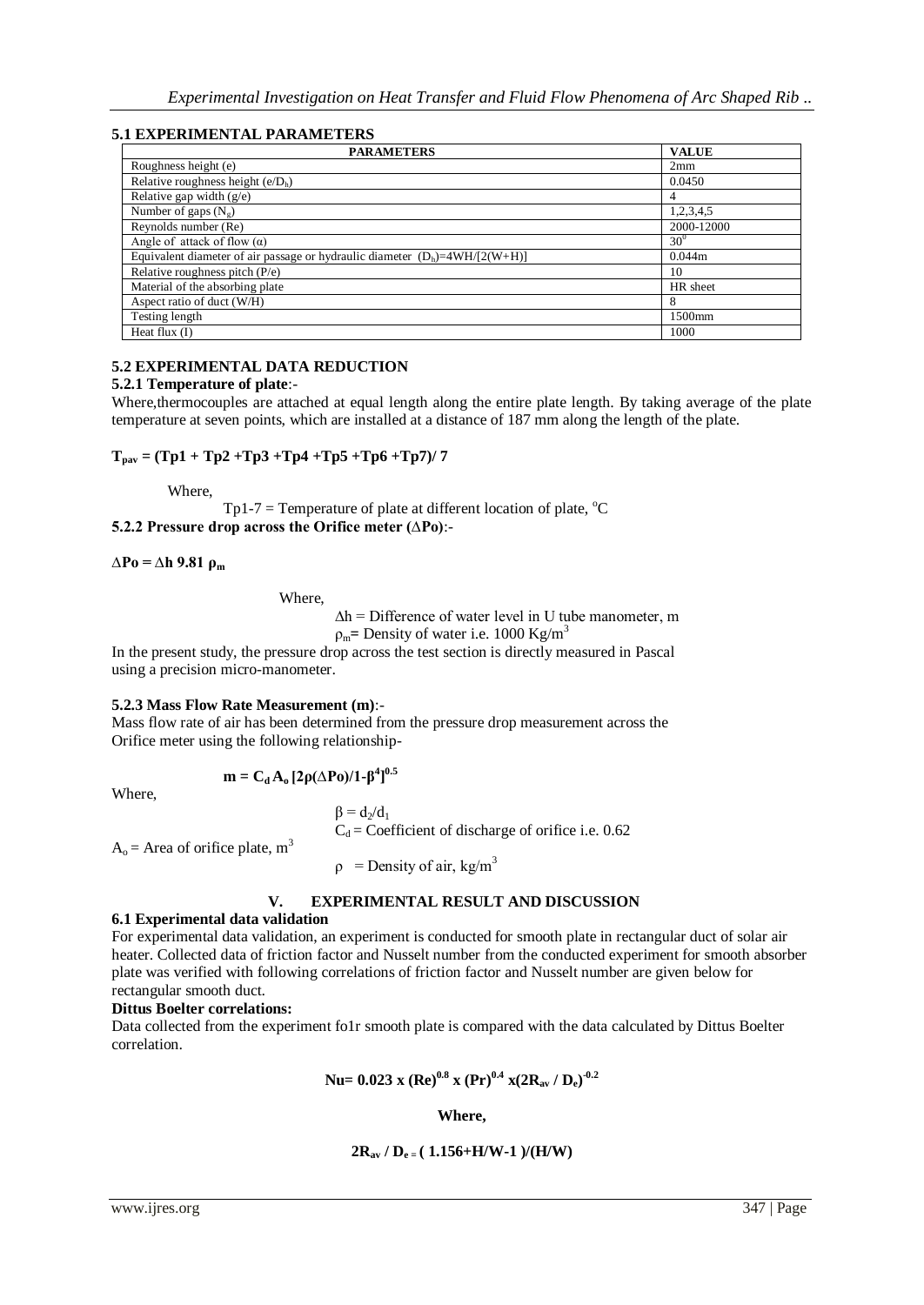#### **Modified Blasius correlation:**

The experimental data collected from smooth plate is compared with the data obtained by modified Blasius correlation.

#### **f= 0.085 x (Re)-0.25**

Comparison between experimental value and calculated data of friction factor and Nusselt number is shown in figure 6.1 & 6.2 respectively.

| Table 6.1 Result table for validation of friction factor |                   |                 |                  |                |               |  |  |
|----------------------------------------------------------|-------------------|-----------------|------------------|----------------|---------------|--|--|
| S.NO.                                                    | Manometer reading | Reynolds number | Experimental (f) | Calculated (f) | $\frac{0}{0}$ |  |  |
|                                                          | (mm)              | (Re)            | smooth plate     | smooth plate   | Deviation     |  |  |
|                                                          | 15                | 2990.608        | 0.01253          | 0.011494       | 9.00          |  |  |
|                                                          | 27                | 3976.433        | 0.009493         | 0.010704       | 9.50          |  |  |
|                                                          | 54                | 5597.013        | 0.007911         | 0.009827       | 9.30          |  |  |
|                                                          | 108               | 7887.046        | 0.005221         | 0.00902        | 8.86          |  |  |
|                                                          | 168               | 9808.545        | 0.004577         | 0.008541       | 4.26          |  |  |
| 6                                                        | 231               | 11493.15        | 0.004512         | 0.008209       | 3.5           |  |  |

 $T_{\rm eff}$  and  $\epsilon$ . The subtract  $\Gamma$  of  $\epsilon$  are validation of friction factor

#### **VI. EXPERIMENTAL RESULT AND DISCUSSION**

## **6.1 Experimental data validation**

For experimental data validation, an experiment is conducted for smooth plate in rectangular duct of solar air heater. Collected data of friction factor and Nusselt number from the conducted experiment for smooth absorber plate was verified with following correlations of friction factor and Nusselt number are given below for rectangular smooth duct.

## **Dittus Boelter correlations:**

Data collected from the experiment fo1r smooth plate is compared with the data calculated by Dittus Boelter correlation.

## **Nu= 0.023 x (Re)0.8 x (Pr)0.4 x(2Rav / De) -0.2**

#### **Where,**

## $2R_{av}$  /  $D_{e} = (1.156 + H/W - 1) / (H/W)$

#### **Modified Blasius correlation:**

The experimental data collected from smooth plate is compared with the data obtained by modified Blasius correlation.

$$
f = 0.085
$$
 x (Re)<sup>-0.25</sup>

Comparison between experimental value and calculated data of friction factor and Nusselt number is shown in figure 6.1 & 6.2 respectively.

| Table v.f Kesult table for vanuation of freuon factor |                   |                 |                         |                       |               |  |  |  |
|-------------------------------------------------------|-------------------|-----------------|-------------------------|-----------------------|---------------|--|--|--|
| S.NO.                                                 | Manometer reading | Reynolds number | Experimental (f) smooth | Calculated (f) smooth | $\frac{0}{0}$ |  |  |  |
|                                                       | (mm)              | (Re)            | plate                   | plate                 | Deviation     |  |  |  |
|                                                       | 15                | 2990.608        | 0.01253                 | 0.011494              | 9.00          |  |  |  |
|                                                       | 27                | 3976.433        | 0.009493                | 0.010704              | 9.50          |  |  |  |
|                                                       | 54                | 5597.013        | 0.007911                | 0.009827              | 9.30          |  |  |  |
|                                                       | 108               | 7887.046        | 0.005221                | 0.00902               | 8.86          |  |  |  |
|                                                       | 168               | 9808.545        | 0.004577                | 0.008541              | 4.26          |  |  |  |
| 6                                                     | 231               | 11493.15        | 0.004512                | 0.008209              | 3.5           |  |  |  |